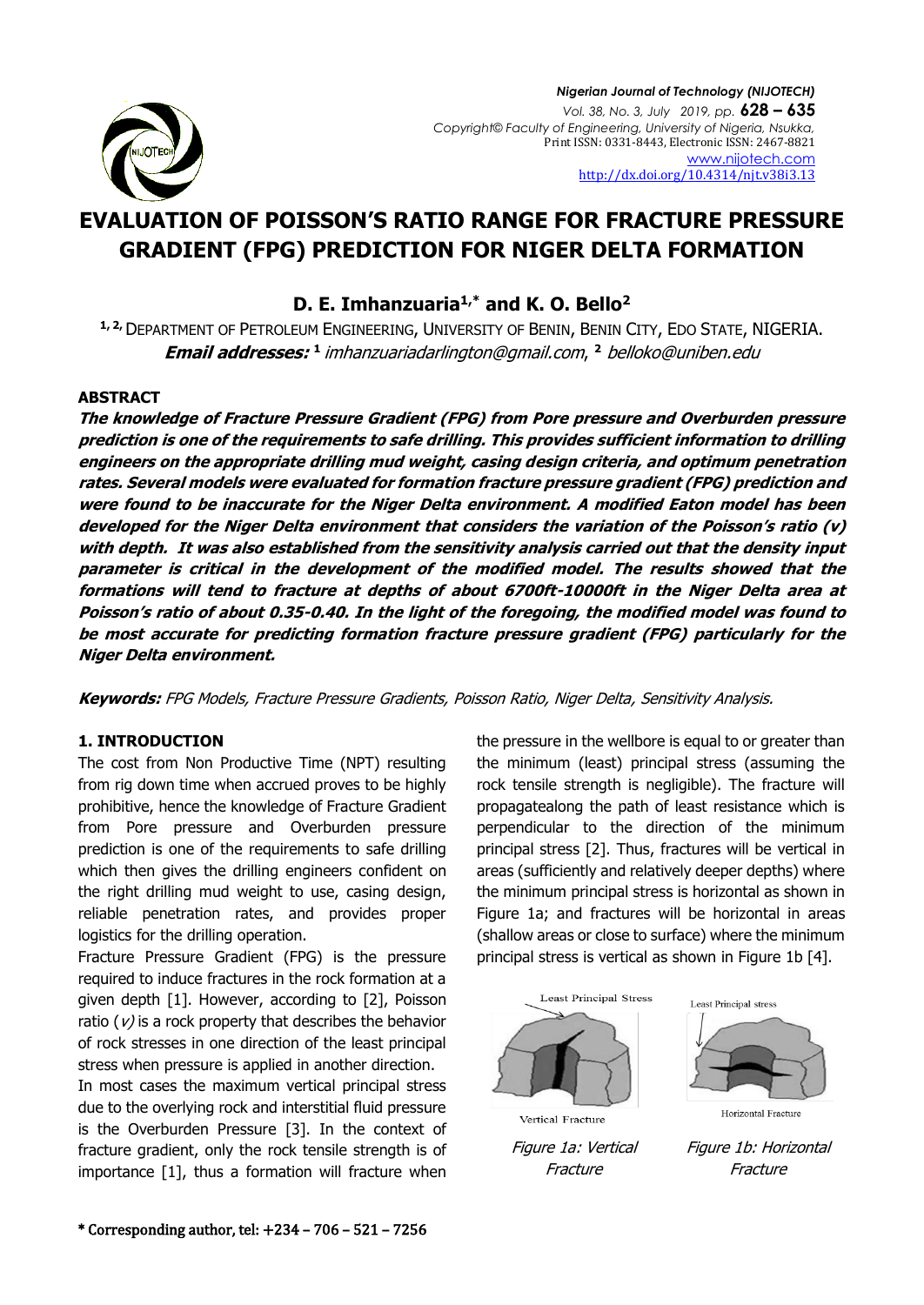#### **1.1 Geologic Setting of Niger Delta**

The Niger Delta is located in the Gulf of Guinea, Central West Africa at the culmination of the Benue Trough and is considered one of the most prolific hydrocarbon provinces in the world [5]. It is a thick accumulation of tertiary deltaic sediments bordering the Atlantic Ocean and extends from longitude  $3^{\circ}E 9^{\circ}$ E and latitude  $4^{\circ}30^{\prime}$ N  $-5^{\circ}20^{\prime}$ N [6]. The proto delta developed in the Northern part of the basin during the Campanian transgression and ended with the Paleocene transgression [7]. The modern delta started forming during the Eocene period to recent.

The lithostratigraphy of the Tertiary Niger Delta can be divided into three major units; Akata, Agbada, and Benin formations with depositional environments ranging from marine, transitional and continental settings respectively. Their ages range from Eocene to Recent, but they transgress time boundaries [8]. This region due to its hydrocarbon proliferation, then has 'depo-belts'; depositional belts or "depo belts" consists of a series of off-lapping siliciclastic sedimentation cycles or mega-sedimentary belts. Evammy, et al [9] referred to this structure as mega structure while [10] were the first to call them depo-belts.

There are seven regional depo-belts which are discerned along the north-south axis of the Niger Delta, each with its own sedimentation, deformation and petroleum history[8], and the activity in each depo-belts has progressed in time and space toward the south-south west through stepwise alluvial progradation facilitated by large scale withdrawal and forward movement of the underlying shale. These depo-belts include; the Northern Delta, the Greater Ughelli, the Central Swamp I&II, the Coastal Swamp I&II, and the Offshore depo-belts [8].

Due to the fact that the Niger Delta region is a hydrocarbon proliferation area, hence it is pertinent that before the exploration and production of petroleum, a proper and accurate prediction of fracture gradient is essential in order to ensure safe drilling operation whilst ensuring an effective well planning, good casing design and casing depth selection.

Although, a number of correlations have been developed to enable for prediction of formation fracture pressure gradient (FPG), many of which were developed for the Gulf of Mexico region (GOM) [1]. These models include; the Hubbert and Willis method [11], the Mathews and Kelly method [12], the Pennebaker method [13], the Eaton's method [14], the Christman method [15]. The Eaton's model [14] happens to be the most widely used method of predicting formation fracture pressure gradient (FPG) in the petroleum industry because it considers Poisson's ratio ( $\nu$ ) with depth which can be said of that it is characteristic of the Niger Delta area [1]. Hence, in this study, the Eaton's model [14]is been utilized due to its wide applications for predicting formation fracture pressure gradient (FPG) in the petroleum industry, and then this model was modified in order to suit the Niger Delta area while also carrying out a sensitivity analysis on the model.

#### **2. MATERIALS AND METHODS**

This study was carried out using six (6) well data from the Niger Delta region, the data used was well logs in American Standard Code for Information Interchange (ASCII) format. Because of the existing laws within the Oil companies in Nigeria, the exact location of the wells cannot be disclosed.

The well logs data used included Gamma-Ray (GR); P-Sonic (DTC); Resistivity; Density logs; however, some of the wells lack complete set of data, as such, transposition/ or transformation of the other logs were done to get the necessary log data to be used as described by some existing models in literature.

The Microsoft Office Excel 2010 was deployed for data analysis: for log conditioning such as using the "IF COMMAND" statement to suit some parameters as required; for crossplots of some well logs parameter such as Shale resistivity vs Depth in order to obtain the Shale Normal Compaction Trend Line (SNCTL) and ratios of Observed to Normal shale resistivity; estimation of shale volume  $V_{sh}$  from the cross plot of GR log vs Depth; estimation of Poisson ratio  $v_i$ Overburden pressure gradient (G<sub>OB</sub>), and Pore pressure gradients (GPP), and estimation of the formation of fracture pressure gradient (FPG).

The key processing sequences of operation carried out in the study includes:

- $\triangleright$  Acquisition, identification, and review of obtained well logs data.
- $\triangleright$  Estimation of the Overburden Pressure Gradient  $(G_{OB})$ .
- $\triangleright$  Estimate the Pore pressure Gradient (G<sub>PP</sub>) while utilizing the Eaton's method.
- $\triangleright$  Estimate the Poisson ratio utilizing the obtained sonic well logs data and log conditioning the Poisson ratio values.
- $\triangleright$  Estimate the Fracture Pressure Gradient (FPG) utilizing the modified Eaton's method.
- $\triangleright$  Carry out a sensitivity analysis on each of the wells for a particular predicted fractured depth, and then determine how the input well log data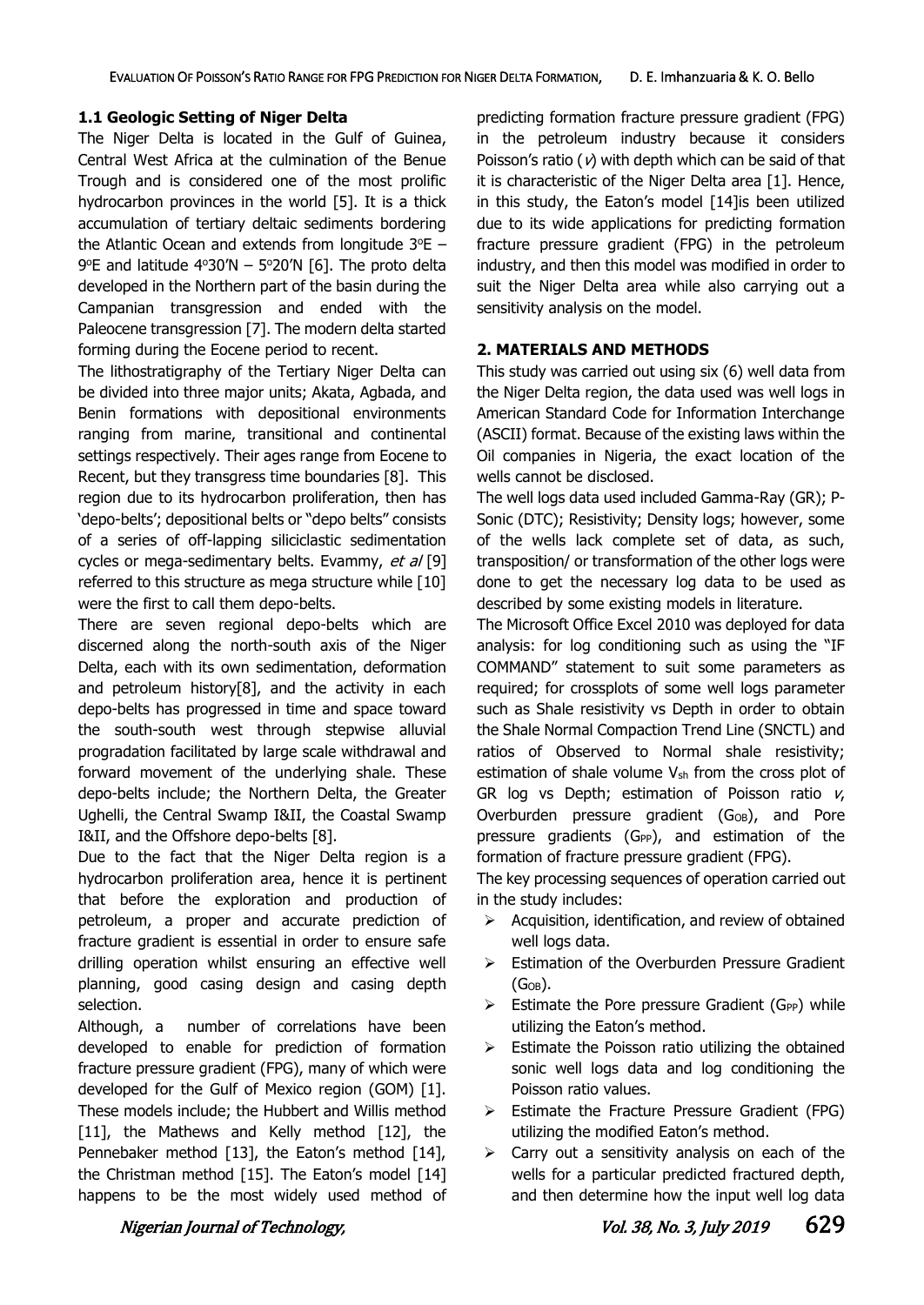affects the modified Eaton's formation fracture pressure gradient (FPG) respectively.

# **2.1 Lithology Discrimination& Volumeof Shale Estimation**

Gamma Ray (GR) log was used to discriminate between sand and shale lithology. The shale volume fraction was generated using the Microsoft Office Excel 2010 and the standard equation is:

$$
V_{sh} = \frac{GR_{log} - GR_{min}}{GR_{max} - GR_{min}} \tag{1}
$$

where;  $GR_{log}$  the log response,  $GR_{min}$  = the minimum log value, and is said to be the log value in clean sand,  $GR_{max}$  the maximum log value, and is said to be the log value in clean shale.

In order to obtain the shale cut-off point, since literature suggested thatthe shale volume is subjective, a 0.2 (based on the distribution of the shale volumes, Vsh, you judiciously select a shale cut off point) value was used as shale cut off point which enabled log conditioning.

# 2.2 Overburden Pressure Gradient (G<sub>OB</sub>) **Estimation**

This is an important parameter in both pore pressure and fracture pressure gradients estimations.The overburden pressure gradient (G<sub>OB</sub>) was generated from the bulk density obtained from the well log. The simple equation used for this was;

 $G<sub>OB</sub> = p<sub>b</sub> * 0.433 (psift)$  (2) where  $G_{OB}$ = overburden pressure gradient (psi/ft),  $p_b$ = bulk density (g/cc), 0.433= conversion factor

#### **2.3 Pore Pressure Gradient (GPP) Estimation**

This is one of the most dependent variables [16]. The method utilized was the Eaton's model which uses resistivity ratios as the qualifier [17]. The Eaton's technique requires an accurate overburden pressure gradient (G<sub>OB</sub>) calculation, GR log which identifies shales zones, and resistivity logs [17].The Eaton's method for pore pressure gradient (GPP) estimation equation is;

$$
G_{PP} = G_{OB} - (G_{OB} - 0.433) \times \left(\frac{R_o}{R_n}\right)^{1.2} \tag{3}
$$

where;  $G_{PP}$ = Pore Pressure Gradient (psi/ft),  $G_{OB}$ = Overburden Pressure Gradient (psi/ft), Ro= Observed Shale resistivity (ohm-m), Rn= Normal Shale Resistivity (ohm-m).

# **2.4 Shale Normal Compaction Trend Line (SNCTL)**

Once the cross plots of Observed Shale Resistivity R<sup>o</sup> vs Depth is made, a normal compaction shale

resistivity trend line is constructed.This trend line is often a "best fit" line through the observed shale resistivity log values [17].Then the ratio of the observed to normal shale resistivity  $(R_0/R_0)$  when powered to a value of 1.2 is inputted into the Eaton's method of Pore Pressure Gradient (GPP) estimation as shown in equation 3.

#### **2.5Poisson Ratio Estimation**

Poisson ratio is an elastic constant of a rock and thus a rock property itself. Accordingly, Poisson ratio  $\nu$  is formally defined as the ratio of the lateral strain to the longitudinal strain in a body that has been stressed longitudinally within its elastic limit [17].

The Poisson ratio ( $v$ ) can be estimated once the primary  $V_p$  and secondary  $V_s$  waves velocity are known once it has been derived from the compressional and/or shear (DTC and/or DTS) sonic logs respectively using this equation;

$$
v = \frac{Vp^2 - 2Vs^2}{2(Vp^2 - Vs^2)}
$$
 (4)

where;  $v=$  Poisson ratio (dimensionless),  $V_p=$  Primary wave velocity ( $m/s$ ), V<sub>s</sub>= Secondary wave velocity (m/s).

### **2.6 Fracture Pressure Gradient (FPG) Prediction**

The model implored was the most accurately and widely used Eaton's fracture pressure gradient (FPG) prediction model which was modified. It is a more adaptable method because it takes into account variable overburden pressure gradient (G<sub>OB</sub>) and Poisson ratio v.

A low pore pressure in a zone that has a higher Poisson ratio may have a higher calculated fracture pressure gradient (FPG) than another zone that has a higher pore pressure and lower Poisson's ratio [17].

The Fracture Pressure Gradient (FPG) prediction model by Eaton [14] is presented as;

$$
FPG = \left(\frac{v}{1-v}\right) \times \left(G_{OB} - G_{PP}\right) + G_{PP} \tag{5}
$$

where; FPG= Formation Pressure Gradient (psi/ft),  $\nu=$ Poisson ratio (dimensionless), G<sub>OB</sub>= Overburden Pressure Gradient (psi/ft), G<sub>PP</sub>= Pore Pressure Gradient (psi/ft).

However, the modified Eaton method used is presented as;

$$
FPG = \left(\frac{0.486(V_p - 7566) \times (747 - V_p)}{V_p^2}\right) \times (G_{OB} - G_{PP}) + G_{PP}
$$
 (6)

Where  $V_p$  = primary wave velocity (m/s), and the rest variables are same as stated in equation 5.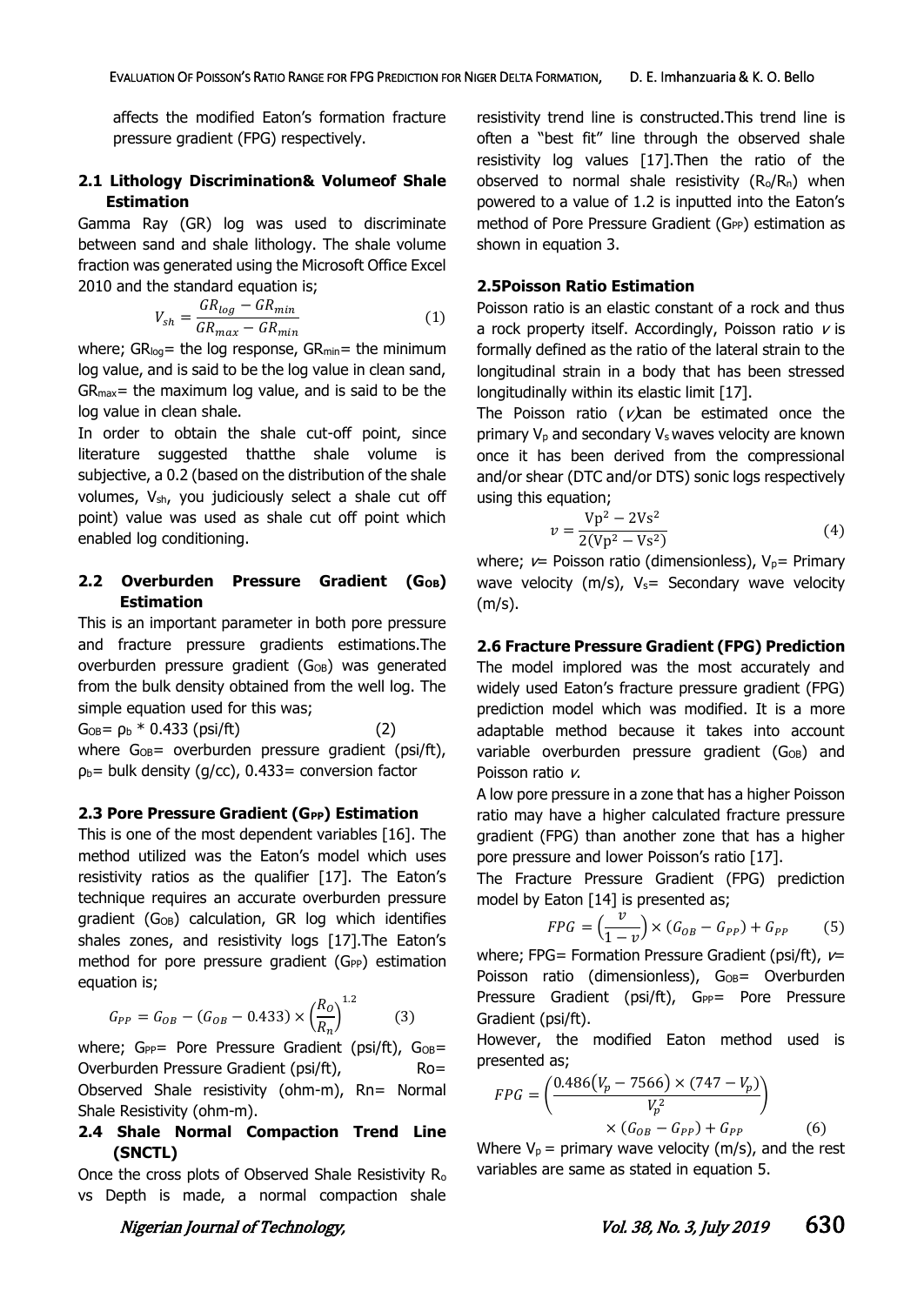Subsequently,a cross plot of formation fluid pressure gradient and fracture pressure gradient (FPG) both against depth is made; an analysis is then carried out on this plot, then depths where a visible crossover of both gradients is noticed is assumed to fracture, as such fracture pressure gradient (FPG) is important mostly for selecting the depths for casing seats.

#### **3. RESULTS AND ANALYSIS**

The Microsoft Office Excel 2010 was largely used for data analysisin order to obtain crossplots of the six (6) well logs parameter (i.e. parameters as depth, density, Resistivity, & DTC) such as Shale resistivity vs Depth, the Shale Normal Compaction Trend Line (SNCTL) and ratios of Observed to Normal shale resistivity were estimated. These are estimation of shale volume V<sub>sh</sub> from the cross plot of GR log vs Depth, estimation of Poisson ratio  $v$ , Overburden pressure gradient (G<sub>OB</sub>), and Pore pressure gradients ( $G_{PP}$ ) e.t.c.

At a first glance, the various indirect fracture pressure gradients (FPG) models looks different; however,[18]compared them and found that they were very similar in that there is a constant attached known as the Correlation Coefficient, while still having the Overburden pressure gradient G<sub>OB</sub>, and the Formation pore pressure gradient GPP respectively; hence the general equation for these models is;  $FPG = K(G_{OB} - G_{PP}) + G_{PP}$  (7)

where; FPG= Formation fracture pressure gradient (psi/ft),  $K =$  constant (correlation coefficient),  $G$ <sub>OB</sub>&  $G_{PP}$ = Overburden & Formation pore pressures gradients respectively (psi/ft).

Eaton's model [14] estimates;

$$
FPG = \left(\frac{v}{1-v}\right) \times \left(G_{OB} - G_{PP}\right) + G_{PP} \tag{8}
$$

A major challenge in the formula is determining the value  $\left(\frac{v}{\epsilon}\right)$  $\frac{v}{1-v}$ ). Unlike Eaton who back calculated to get a constant value of the poisson ratio ( $v$ ) as 0.25. Meanwhile, this modified Eaton's model combines the famous John Castagna mud rock line linearized equation [19] with the theoretical poisson ratio formula to estimate  $\left(\frac{v}{\epsilon}\right)$  $\left(\frac{\nu}{1-\nu}\right)$ . This was done because in the general case the value of  $\left(\frac{v}{\epsilon}\right)$  $\frac{\nu}{1-\nu}$ ) varies unlike Eaton proposed.

From John Castagna mud rock line linearized equation;

$$
V_p = 1.16V_s + 1360 \text{ (m/s)} \tag{9}
$$

Expressing this in terms of  $V_s$  gives;

$$
V_{\rm s} = \left(\frac{V_{p-1360}}{1.16}\right) \qquad m/s \tag{10}
$$

Recall, that the theoretical poisson ratio ( $\nu$ ) formula is given by

$$
v = \frac{V_p^2 - 2V_s^2}{2(V_p^2 - V_s^2)}
$$
(11)

Shear waves can be propagated through solid only because they are rigid and not through gas or liquid, unlike compressional waves that can be propagated through the three states of matter i.e solid, liquid, and/or gas.

Hence considering this fact, shear waves slowness ∆ts track which would produce shear wave velocity (Vs) are rarely available on a log track, therefore this is circumvented (put off) by substituting the value of  $V_s$  in equation (xi) with that of equation (x), doing this gives;

$$
v = \frac{V_p^2 - 2\left(\frac{V_p - 1360}{1.16}\right)^2}{2V_p^2 - 2\left(\frac{V_p - 1360}{1.16}\right)^2}
$$
(12)

Substituting these variables into its appropriate places and doing mathematical simplification helps in generating the modified Eaton's model as;

$$
FPG = \left(\frac{0.486(V_p - 7566) \times (747 - V_p)}{V_p^2}\right) \times (G_{OB} - G_{PP}) + G_{PP}
$$
(13)

Where;  $V_p$ = Primary wave velocity (m/s),  $V_s$ = Secondary wave velocity  $(m/s)$ ,  $G_{OB}$  &  $G_{PP}$ = overburden and pore pressure gradients respectively (psi/ft),  $v =$  Poisson ratio (dimensionless), FPG= formation fracture pressure gradient (psi/ft).

Figure 2 shows the plots of the Eaton's FPG model and the formation fluid pressure gradient vs Depth. From Figure 2, the grey line at the left represent the Eaton's FPG model and the black line on the right represent the formation fluid pressure gradient respectively. Due to the Eaton's assumed Poisson ratio value of 0.25, hence the seemingly consistency trend, hence there is no visible crossover between the Eaton's FPG and formation fluid pressure gradient, which is not suitable for the Niger Delta area because the Poisson ratio did not consider variations with depth. However it is not with certainty that the formation would fracture except the FPG is merged with formation pressure gradient of the well as can be seen in Figure 3. Figure 3 shows the logarithmic crossplots of pore pressure gradient (GPP) against the ratios of the normal shale resistivity to observed shale resistivity  $(R_n/R_o)$  (i.e GPPVs $R_n/R_o$ ).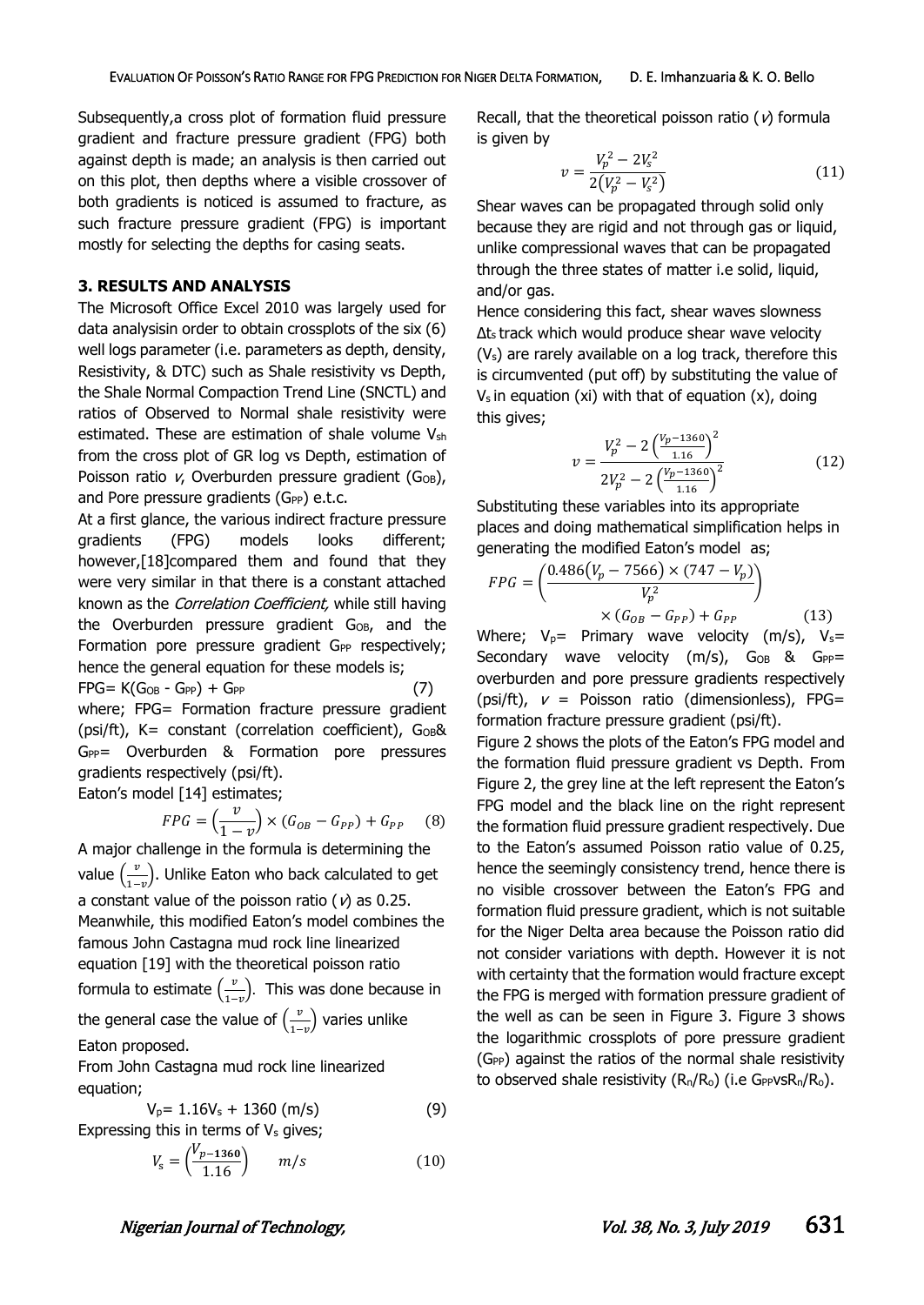

Figure 2: Plots of Eaton's FPG & Formation fluid Press. Grad. vs Depth.



Figure 3: Cross plots of R<sub>n</sub>/R<sub>o</sub>vs Pore Press. Grad.(G<sub>PP</sub>).

The formation fluid pressure gradient of the well is obtained once the pore pressure gradient G<sub>PP</sub> is plotted against the ratios of the normal shale resistivity to observed shale resistivity (i.e  $G_P$ vs $R_n/R_o$ ) as can be seen from the Figure 3, the equation generated gives the formation fluid pressure gradient, once this is achieved, it is then merged with the crossplots of both the Eaton's FPG model and modified Eaton's FPG model respectively.

Figure 4 shows the cross plots of modified Eaton's FPG model & Formation fluid Pressure Gradient vs Depth. From Figure 4, the grey line on the left represents the modified Eaton's Fracture Pressure Gradient (FPG) model, and the black line on the right represents the

formation fluid pressure gradient of the well. This is suitable for the Niger Delta area because variation of Poisson ratio was considered with depths, unlike the Eaton's model who just considered a constant Poisson ratio of 0.25.

Hence, predictable fracturable depths are deduced when there is a visible cross over between the formation pressure gradient and the modified Eaton's FPG model as depicted by the arrow, the Poisson ratio at such depth is determined. This serves as a guide when drilling through the narrow window margin in order not to fracture the formation which may lead to loss circulation and eventually well control situations.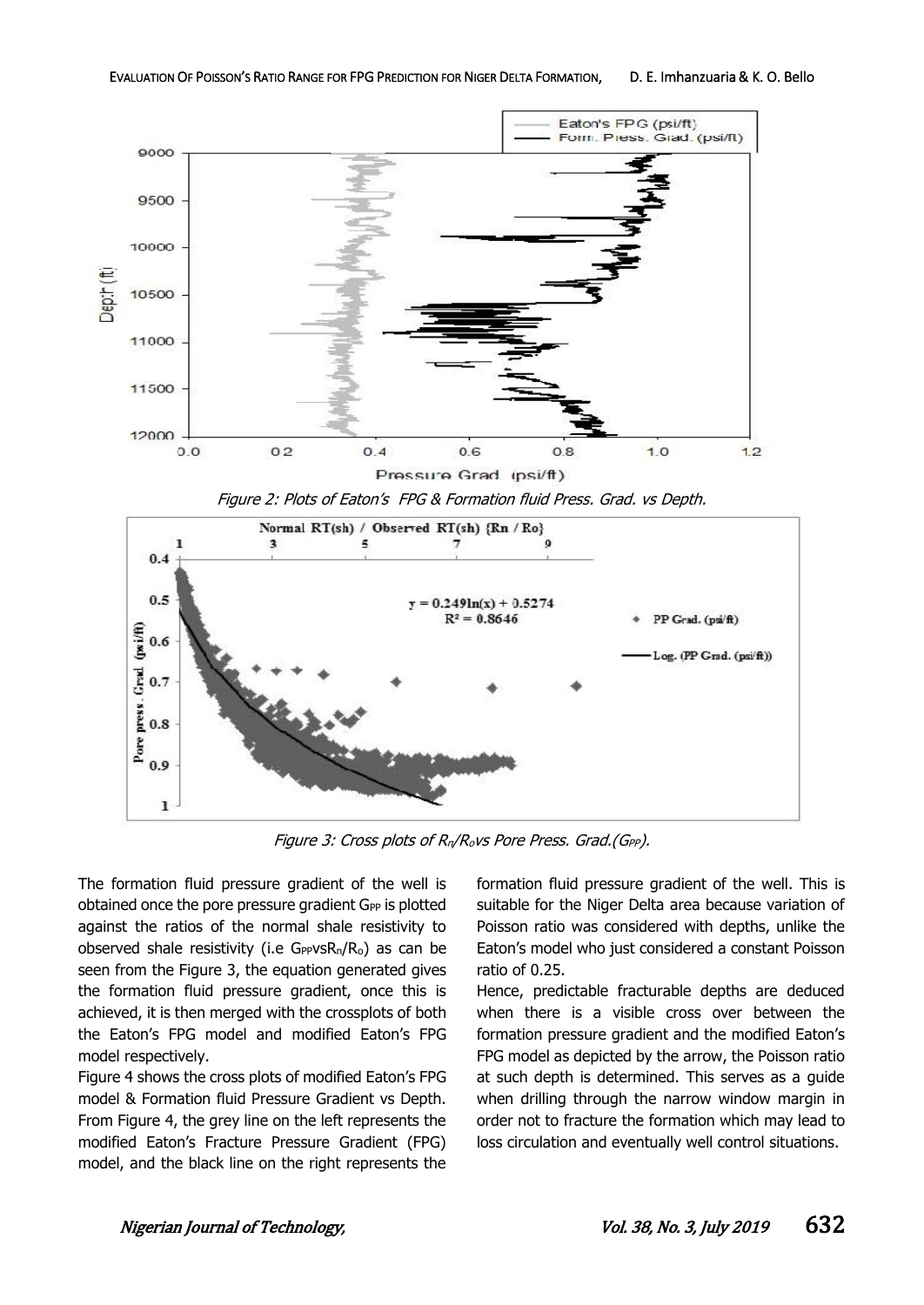

Figure 4: Cross plots of modified Eaton's FPG & Form. Press.Grad.vs Depth.

# **4. DISCUSSION OF RESULTS**

Although, there are many difficulties in predicting insitu pressures and formation fracture pressure gradient (FPG) measurement owing to the fact that these quantities are sensitive to mineralogy of the formation, petrophysical parameters, e.t.c.

From the data analysis of the 6 well logs obtained, their predictable fracturable depths were obtained alongside their Poisson ratio's as can be observed from the crossplots in Figure 3 for each well

respectively.Hence this then guided generation of the ranges of Poisson ratio's for the Niger Delta region. The sensitivity analysis was carried out on the model by varying each input parameters in order to determine which of the parameters will provide significant impact on the output for each well. The density input parameter was found to contribute significantly to the model. This parameter must therefore be considered for accurate prediction of FPG. Table 1 shows the data analysis summary together with its sensitivity analysis on the model.

| Case         | Fracturable | <b>Poisson</b> | <b>SENSITIVITY ANALYSIS ON FPG MODEL</b> |                 |                   |               |               |
|--------------|-------------|----------------|------------------------------------------|-----------------|-------------------|---------------|---------------|
| <b>Study</b> | Depths (Ft) | Ratio          | Depth (ft)                               | <b>GR</b> (API) | Density (g/cc)    | RT(ohm.m)     | DTC (us/ft)   |
| Well 1       | 7911.5      | 0.3572         | Directly                                 |                 | Directly          |               |               |
|              | 7959        | 0.3799         | proportional but                         | No impact       | proportional with | Varies, about | Varies, about |
|              | 8133        | 0.3841         | minimal effect                           |                 | great effect      | $1/40$ times  | $1/33$ times  |
| Well 2       | 7044        | 0.3866         | Directly                                 |                 | Directly          |               |               |
|              | 9191        | 0.3842         | proportional but                         | No impact       | proportional with | Varies, about | Varies, about |
|              | 10617.5     | 0.3592         | minimal effect                           |                 | great effect      | $1/200$ times | $3/200$ times |
| Well 3       | 6228        | 0.3587         | Directly                                 |                 | Directly          |               |               |
|              | 8228.5      | 0.384          | proportional but                         | No impact       | proportional with | Varies, about | Varies, about |
|              | 9478.5      | 0.345          | minimal effect                           |                 | great effect      | $1/10$ times  | $3/20$ times  |
| Well 4       | 9150        | 0.3812         | Directly                                 |                 | Directly          |               |               |
|              | 9252        | 0.4039         | proportional but                         | No impact       | proportional with | Varies, about | Varies, about |
|              | 10585       | 0.3342         | minimal effect                           |                 | great effect      | $1/200$ times | $1/100$ times |
| Well 5       | 6719.5      | 0.3875         | Directly                                 |                 | Directly          |               |               |
|              | 7200        | 0.3738         | proportional but                         | No impact       | proportional with | Varies, about | Varies, about |
|              | 8131.5      | 0.3671         | minimal effect                           |                 | great effect      | $1/200$ times | $1/100$ times |
| Well 6       | 7687.5      | 0.3837         | Directly                                 |                 | Directly          |               |               |
|              | 9225        | 0.349          | proportional but                         | No impact       | proportional with | Varies, about | Varies, about |
|              | 10323.5     | 0.3836         | minimal effect                           |                 | great effect      | $1/200$ times | $1/200$ times |

Table 1: Data Analysis Summary with Sensitivity Analysis on the modified FPG model.

where; GR, RT, and DTC denotes Gamma Ray, True Resistivity and Compressional sonic well logs respectively.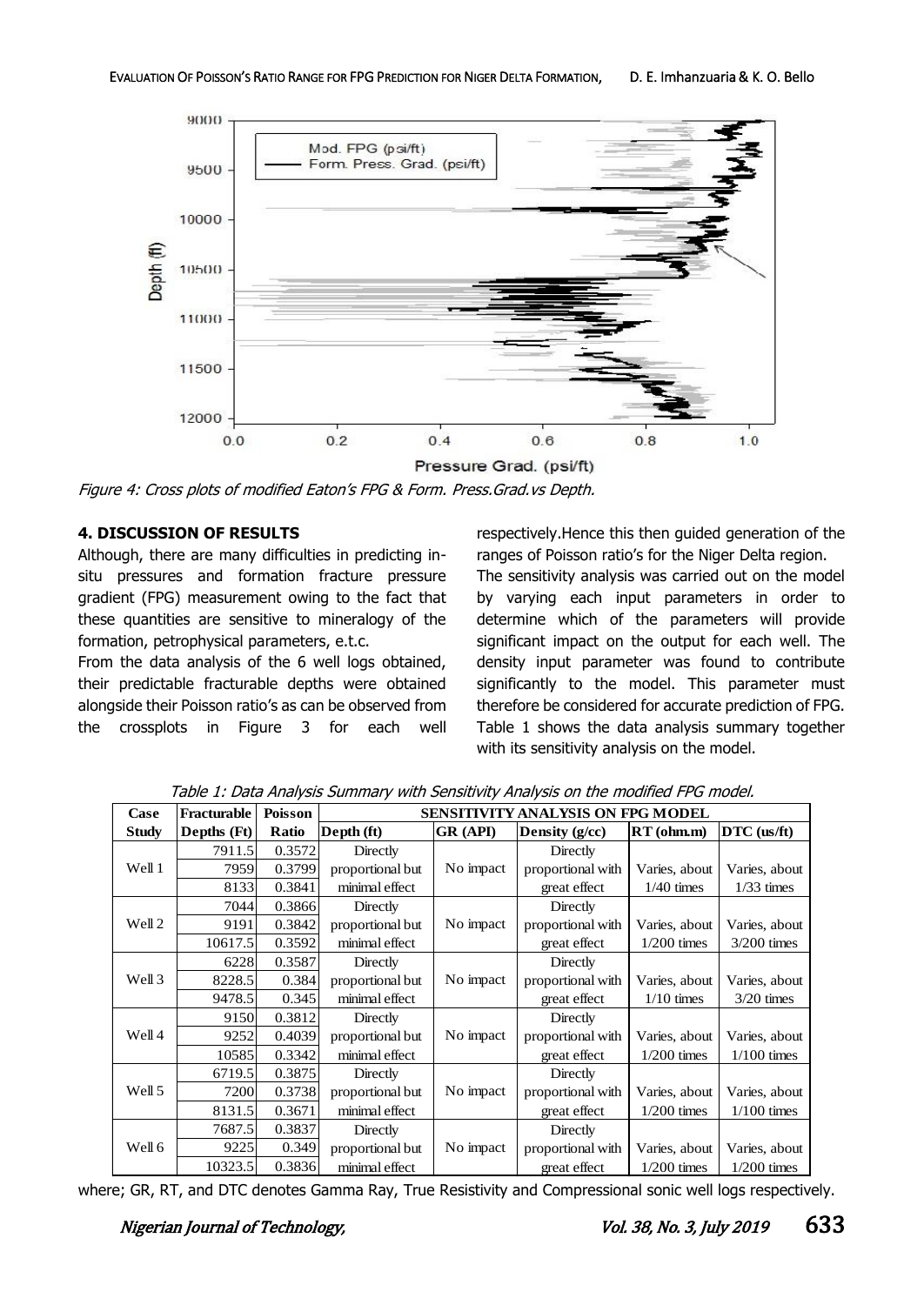

Figure 5: Chart showing Fracturable depths vs Poisson ratio for the 6 different wells as deduced from table 1.

From this chart, it was observed that on average the Poisson's ratio was at about 0.3724, (this value was arrived at when the various poisson ratio values from each well were added and divided by 18) which helps supports the claim for the range of Poisson's ratio for the region which was estimated to be at about  $0.35 \sim 0.40$ .

### **5. CONCLUSION(S)**

A modified Eaton's model has been developed to predict Fracture Pressure Gradient (FPG) at any depth the mud line for the Niger Delta environment, while a generalized range of Poisson's ratio was also predicted for the region.

It was established that the formations tend to fracture at depths of about 6700ft-10,000ft in the Niger Delta environment at Poisson's ratio of about 0.35-0.40, consequently, from the sensitivity analysis carried out, the fluid density played a significant role in the development of the modified model. However, changes in depth produces a direct but minimal effect on the results of the model, while the resistivity and DTC varies.

# **6. REFERENCES**

- [1] Aadnoy, B.S. and Reza, L.M. Petroleum Rock Mechanics: Drilling Operations and Well Designs, Gulf Professional Publishing, Langford Lane, Oxford, UK, First edition, 2011.
- [2] Jamal, A. et al *Drilling Engineering*, Heriot Watt Institute of Petroleum Engineering, Heriot Watt University, Aberdeen, UK, 2005.
- [3] Robert, F. M. and Stefan, Z. M."Fundamentals of Drilling Engineering", SPE Textbook Series, Vol. 12, 2011.
- [4] Saeed, F. Formation Pressure, FamaiChemieSirang Co. Ltd, India, 2016.
- [5] Corredor, F., Shaw, J. H., and Bilotti, F. "Structural Styles in the Deep water fold and Thrust Belts of the Niger Delta", American Association of Petroleum Geologist Bulletin, Vol. 89, 2005, pp. 753-780.
- [6] Nwankwo, C. N., and Kalu, S. O. **"**Integrated Approach to Pore Pressure and Fracture Pressure Prediction using Well Logs: Case study of Onshore Niger Delta Sedimentary Basin", Open Journal of Geology, Vol. 6, 2016, pp.1279-1295.
- [7] Kogbe, C. A. *Geology of Nigeria*, 2<sup>nd</sup> edition, Rock view Ltd., Jos Nigeria, 1989.
- [8] Odumodu, C. F. Geothermal Gradients and Burial History Modelling in Parts of the Eastern Niger Delta, Nigeria.University of Nigeria, Nsukka, Enugu, Nigeria, 2011.
- [9] Evamy, D. D., Haremboure, P., Karmmerling, W. A., and Molloy, F. A. "Hydrocarbon Habitat of Tertiary Niger Delta", AAGP Bulletin, Vol. 6, Number 2, 1978, pp. 1-39.
- [10] Doust, H., and Omatsola, E. "Niger Delta, in J.D. Edwards, and P.A. Santogrossieds., Divergent/passive margin basins", American Association of Petroleum Geologists Memoir, vol. 48, 1990, pp. 201 – 238
- [11] Hubbert, M. K. and Willis, D. G. "Mechanics of Hydraulic Fracturing", Transactions of Society of